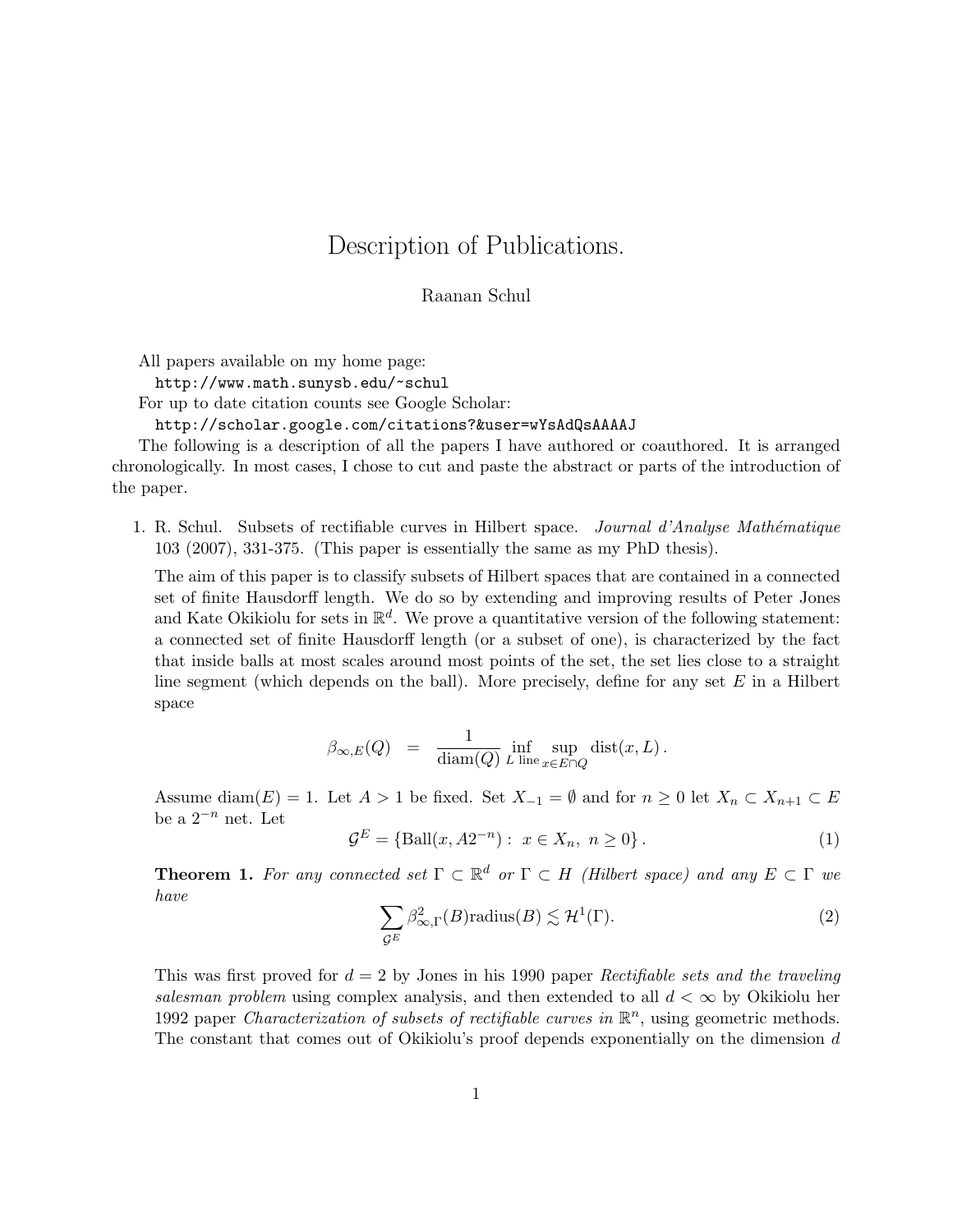$(= n \text{ is her notation}).$  In our paper, the Hilbert space version of this theorem is proved, and in particular it is shown that the constants are independent of the dimension  $d$ . The following theorem, also proved in this paper, gives a very good reason to care about the left hand side of inequality (2).

**Theorem 2.** Suppose A is large enough. Given a set  $E \subset \mathbb{R}^d$  or  $E \subset H$  (Hilbert space), there exists a connected set  $\Gamma_0 \supset E$  such that the length of  $\Gamma_0$  satisfies

$$
\mathcal{H}^1(\Gamma_0) \lesssim \text{diam}(E) + \sum_{\mathcal{G}^E} \beta_{\infty,E}^2(B) \text{radius}(B). \tag{3}
$$

This was proved for  $d < \infty$  by Jones' 1990 paper. Again, the constant which comes out of the original proof is exponential in the dimension  $d$  and in our paper the Hilbert space version of this theorem is proved. In particular it is shown that the constants are independent of the dimension  $d$ . As a corollary of Theorem 1 and Theorem 2, one gets is the following characterization of subsets of connected finite Hausdorff-length sets.

**Corollary 3.** Suppose  $A_0$  is large enough. Given a set  $E \subset \mathbb{R}^d$  or  $E \subset H$  (Hilbert space) the smallest Hausdorff-length of a connected set containing  $E$  is comparable, up to universal constants, to

$$
diam(E) + \sum_{\mathcal{G}^E} \beta_{\infty,E}^2(B) \text{radius}(B) .
$$

(In particular, this length is also comparable to the length of  $\Gamma_0$  constructed in Theorem 2.)

2. R. Schul. Analyst's traveling salesman theorems. A survey. In the tradition of Ahlfors and Bers, IV, volume 432 of Contemp. Math., pages 209–220. Amer. Math. Soc., Providence, RI, 2007.

Around the same time that Theorem 1 and Theorem 2 appeared, there were two versions of Theorem 2 by I. Hahlomaa for metric spaces (one appearing in 2005 and the other in 2007), and one version of Theorem 2 by Ferrari, Franchi, and Pajot for the Heisenberg group (appearing in 2007). The purpose of this survey was threefold. The first purpose was to group these results together with some older theorems in an expository manner. The second was to provide an example which showed that the analogue of Theorem 1 was false in Hahlomaa's 2005 metric space setting. Finally, a result which was the analogue of Theorem 1 corresponding to Hahlomaa's 2007 metric space version of Theorem 2 was announced. This result was shown in full in the paper below.

3. R. Schul. Ahlfors-regular curves in metric spaces. Ann. Acad. Sci. Fenn. Math., 32 (2007), 437-460.

In this paper we give a metric space analogue of Theorem 1. We discuss 1-Ahlfors-regular connected sets in a general metric space and prove that such sets are 'flat' on most scales and in most locations. Our result is quantitative, and when combined with work of I. Hahlomaa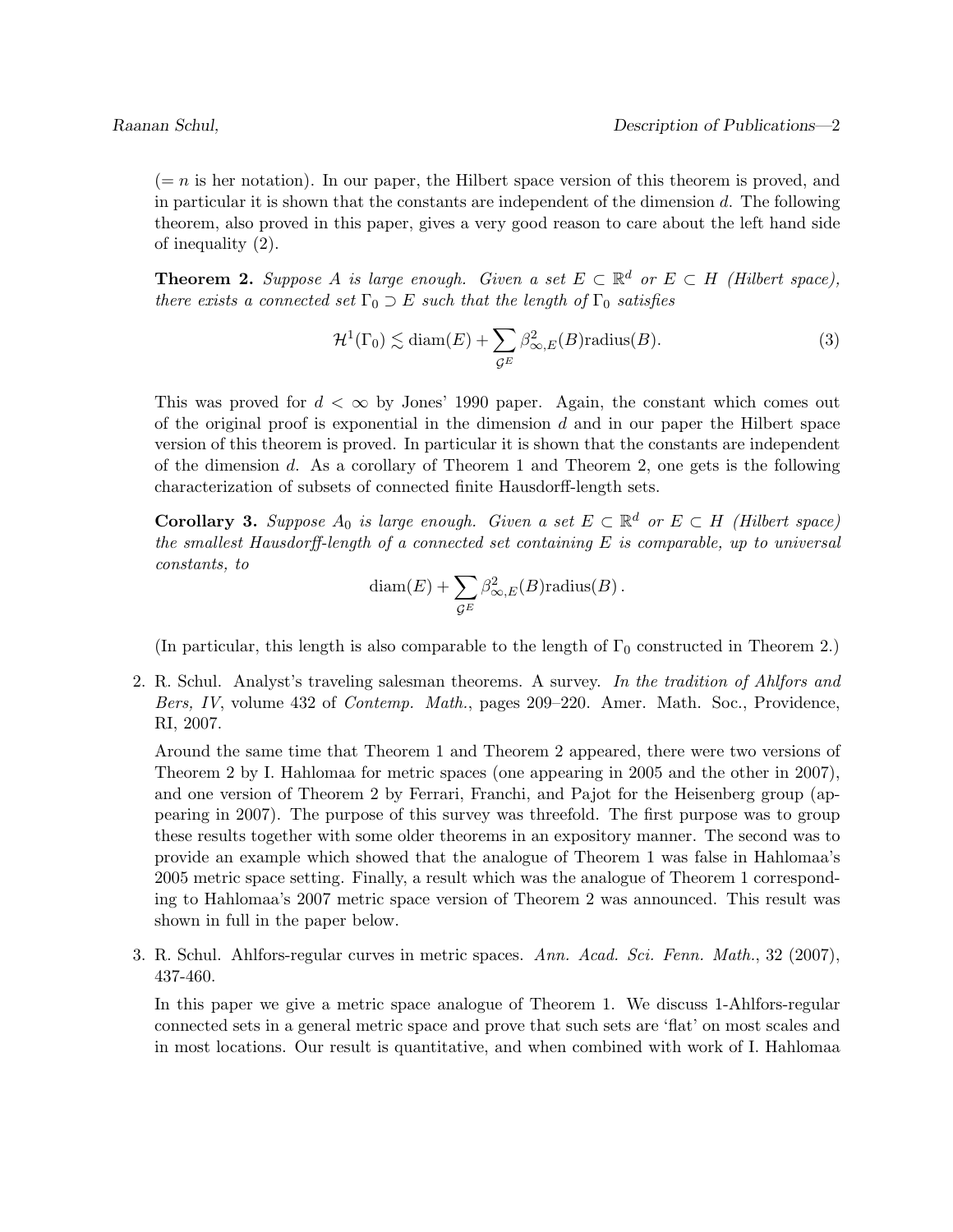(from 2007), gives a characterization of 1-Ahlfors regular subsets of 1-Ahlfors-regular curves in metric spaces. Our result is a generalization to the metric space setting of the Analyst's (Geometric) Traveling Salesman theorems of P. Jones, K. Okikiolu, and G. David and S. Semmes, and it can be stated in terms of average Menger curvature. In particular, Define  $\beta_2(B)$  by

$$
\beta_2^2(B)\text{radius}(B) = \iiint_{(B \cap \Gamma)^3} \partial(\{x, y, z\}) \text{radius}(B)^{-3} d\mathcal{H}^1(z) d\mathcal{H}^1(y) d\mathcal{H}^1(x). \tag{4}
$$

where

$$
\partial(\{x_1, x_2, x_3\}) = \min_{\sigma \in S_3} (\text{dist}(x_{\sigma(1)}, x_{\sigma(2)}) + \text{dist}(x_{\sigma(2)}, x_{\sigma(3)}) - \text{dist}(x_{\sigma(1)}, x_{\sigma(3)})).
$$

We show the following.

**Theorem 4.** Let  $\Gamma \subset \mathcal{M}$  be a connected 1-Ahlfors-regular set in a metric space. Let  $E \subset \Gamma$ and let  $\mathcal{G}^E$  be a multiresolution family as in equation (1). Then we have

$$
\sum_{B \in \mathcal{G}^E} \beta_2^2(B) \text{radius}(B) \lesssim \mathcal{H}^1(\Gamma). \tag{5}
$$

4. R. Schul, Bi-Lipschitz decomposition of Lipschitz functions into a metric space, Rev. Mat. Iberoam. 25 (2009), no. 2, 521–531.

We prove a quantitative version of the following statement. Given a Lipschitz function  $f$  from the k-dimensional unit cube into a general metric space, one can be decomposed  $f$  into a finite number of bi-Lipschitz functions  $f|_{F_i}$  so that the k-Hausdorff content of  $f([0,1]^k \setminus \cup F_i)$  is small. We thus generalize a theorem of P. Jones (from 1988) from the setting of  $\mathbb{R}^d$  to the setting of a general metric space. This positively answers problem 11.13 in Fractured Fractals and Broken Dreams by G. David and S. Semmes, or equivalently, question 9 from Thirty-three yes or no questions about mappings, measures, and metrics by J. Heinonen and S. Semmes. Our statements extend to the case of coarse Lipschitz functions. More precisely, we prove the following theorem.

**Theorem 5.** Let  $\epsilon \geq 0$ ,  $0 < \alpha < 1$  and  $k \geq 1$  be given. There are universal constants  $M = M(\alpha, k)$ ,  $c_1 = c_1(k)$  and  $c_2$  such that the following statements hold. Let M be any metric space. Let  $f : [0,1]^k \to \mathcal{M}$  be an  $\epsilon$ -coarse 1-Lipschitz function, i.e. such that for all  $x, y \in [0, 1]^k$ 

$$
dist(f(x), f(y)) \le |x - y| + \epsilon.
$$

Then there are sets  $F_1, ..., F_M \subset [0,1]^k$  so that for  $1 \le i \le M$ ,  $x, y \in F_i$  we have

$$
\alpha |x - y| - c_2 \epsilon \le \text{dist}(f(x), f(y)) \le |x - y| + \epsilon,
$$

and

$$
h^k(f([0,1]^k \setminus (F_1 \cup \ldots \cup F_M))) \le c_1 \alpha.
$$
 (6)

 $(h<sup>k</sup>$  is the one-dimensional Hausdorff content).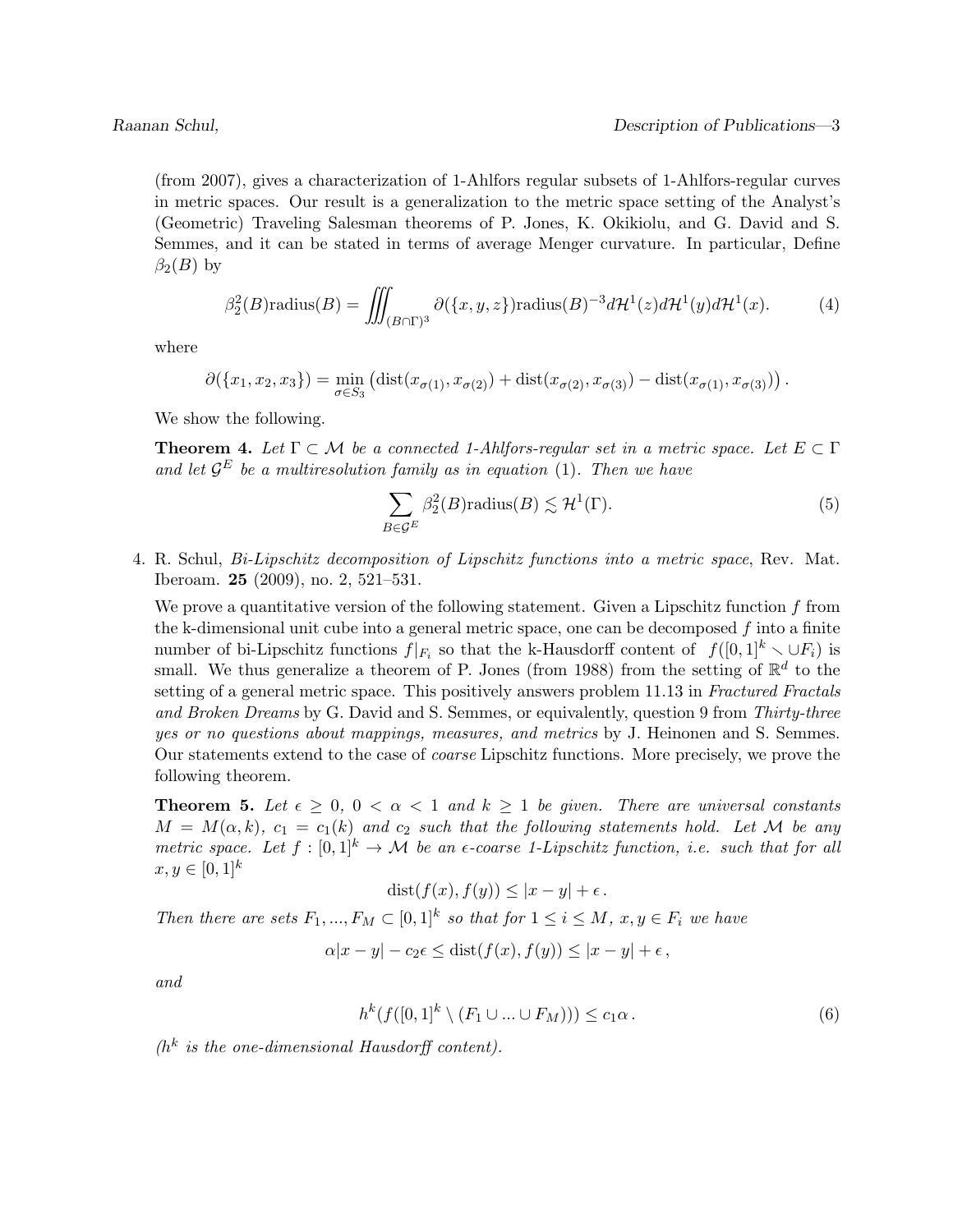As a corollary, one gets that if a k-Ahlfors regular set in a metric space has Big Pieces of Lipschitz Images (BPLI) then it also has Big Pieces of BiLipschitz images (BPBI). This was previously only known for Euclidean subsets.

**Remark 6.** We remark that Jones' proof relied on a multi-scale decomposition of  $\nabla f$ , which can be rephrased as taking a wavelet expansion of  $\nabla f$ . This made sense as the target was Euclidean. Our target space is a general metric space, and so we had to substitute this with an appropriate type of multi scale analysis. It relied on a notion of curvature, which close to Menger curvature (metric analogue). Menger curvature is a quantity that is related to  $\beta$  numbers. Thus, this is an example where the philosophy of ' $\beta$  numbers are geometric analogues of wavelet coefficients' works beautifully. This philosophy was a guide in every case below where we were able to prove something about functions with a metric space image.

5. R. Schul. Big-Pieces-of-Lipschitz-Images implies a sufficient Carleson estimate in a metric space. arXiv:0706.2517.

This note is intended to be a supplement to the bi-Lipschitz decomposition of Lipschitz maps Theorem above. We show that in the case of 1-Ahlfors regular sets, the condition of having 'Big Pieces of bi-Lipschitz Images' (BPBI) is equivalent to a Carleson condition. The main point is that one can use a John-Nirenberg-Strömberg type Lemma to go from 'bi-Lipschitz Images' to 'Big Pieces of Bi-Lipschitz Images'. (As of 2014, it has never been submitted for publication...)

6. P. W. Jones, M. Maggioni, and R. Schul. Manifold parameterizations by eigenfunctions of the Laplacian and heat kernels. Proc. Natl. Acad. Sci. USA, 105(6):1803–1808, 2008.

This paper served as an announcement to the general scientific community of the results which later appeared in full in the paper below. These results are of interest to a wide range of people who do analysis of data sets, such as people in the machine learning community and the electrical engineering community. (This is a very well cited paper)

7. P.W. Jones, M. Maggioni, and R. Schul. Universal local parametrizations via heat kernels and eigenfunctions of the Laplacian, Ann. Acad. Sci. Fenn. Math.  $35$  (2010), no. 1, 131–174.

We use heat kernels or eigenfunctions of the Laplacian to construct local coordinates on large classes of Euclidean domains and Riemannian manifolds (not necessarily smooth, e.g. with  $\mathcal{C}^{\alpha}$  metric). These coordinates are bi-Lipschitz on embedded balls of the domain or manifold, with distortion constants that depend only on natural geometric properties of the domain or manifold. The proof of these results relies on estimates, from above and below, for the heat kernel and its gradient, as well as for the eigenfunctions of the Laplacian and their gradient. These estimates hold in the non-smooth category, and are stable with respect to perturbations within this category. Finally, these coordinate systems are intrinsic and efficiently computable, and are of value in applications.

For brevity, we make a precise statement here only of our theorem about Laplacian eigenfunctions of Euclidean domains.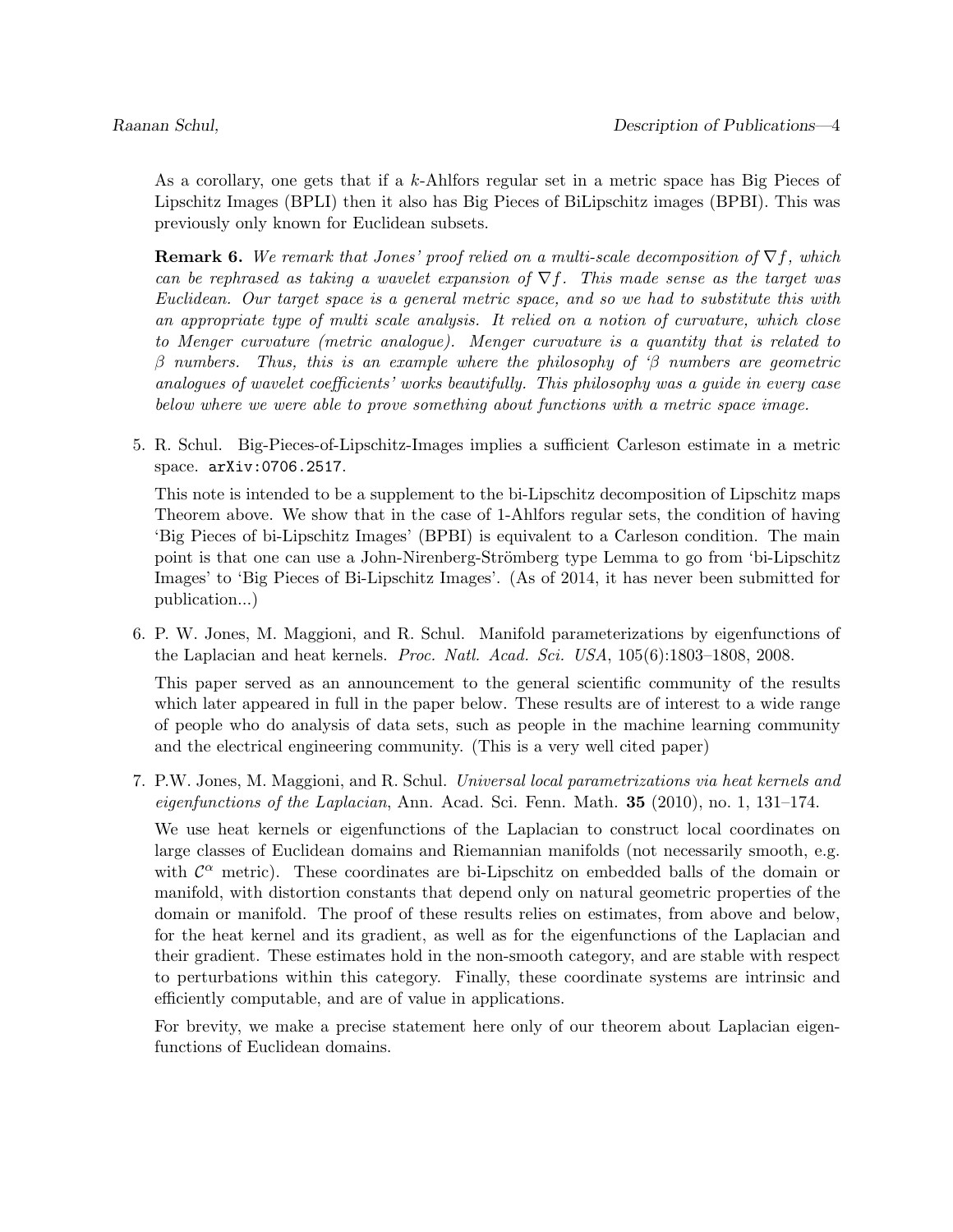**Theorem 7** (Embedding via Eigenfunctions, for Euclidean domains). Let  $\Omega$  be a finite volume domain in  $\mathbb{R}^d$ , rescaled so that volume $(\Omega) = 1$ . Let  $\Delta$  be the Laplacian in  $\Omega$ , with Dirichlet or Neumann boundary conditions, defined to have positive spectrum. We assume either Dirichlet or Neumann boundary conditions on  $\Omega$ . We will assume that the spectrum of the Laplace operator is discrete, and denote by  $0 \leq \lambda_0 \leq \cdots \leq \lambda_j$  its eigenvalues and by  $\{\varphi_i\}$  the corresponding orthonormal basis of eigenfunctions. We will also assume

$$
#\{j: 0 < \lambda_j \le T\} \le C_{count} T^{\frac{d}{2}} \text{volume}(\Omega). \tag{7}
$$

Then there is a constant  $\kappa > 1$  that depends only on d such that the following hold. For any  $z \in \Omega$ , let  $\rho \leq$  dist  $(z, \partial \Omega)$ . Then there exist integers  $i_1, \ldots, i_d$  such that, if we let

$$
\gamma_l = \left(\int\limits_{\text{Ball}(z,\kappa^{-1}\rho)} \varphi_{i_l}^2\right)^{-\frac{1}{2}}, \ l = 1,\ldots,d,
$$

we have that:

(a) the map

$$
\Phi: \text{Ball}(z, \kappa^{-1} \rho) \rightarrow \mathbb{R}^d \tag{8}
$$

$$
x \mapsto (\gamma_1 \varphi_{i_1}(x), \dots, \gamma_d \varphi_{i_d}(x)) \tag{9}
$$

satisfies, for any  $x_1, x_2 \in \text{Ball}(z, \kappa^{-1} \rho)$ ,

$$
\frac{\kappa^{-1}}{\rho}||x_1 - x_2|| \le ||\Phi(x_1) - \Phi(x_2)|| \le \frac{\kappa}{\rho}||x_1 - x_2||\tag{10}
$$

(b) the associated eigenvalues satisfy

$$
\kappa^{-1}\rho^{-2} \leq \lambda_{i_1}, \ldots, \lambda_{i_d} \leq \kappa \rho^{-2};
$$

(c) the constants  $\gamma_l$  satisfy

$$
\gamma_1, \ldots, \gamma_d \leq \kappa \left( C_{count} \right)^{\frac{1}{2}}.
$$

8. C. Sormani and S. Wenger Weak Convergence and Cancellation. Appendix by R. Schul and S. Wenger. Calc. Var. and PDE. Vol. 38. Issue 1 (2010).

Sormani and Wenger study the relationship between the weak limit of a sequence of integral currents in a metric space and the possible Hausdorff limit of the sequence of supports. Due to cancellation, the weak limit is in general supported in a strict subset of the Hausdorff limit. They exhibit sufficient conditions in terms of topology of the supports which ensure that no cancellation occurs and that the support of the weak limit agrees with the Hausdorff limit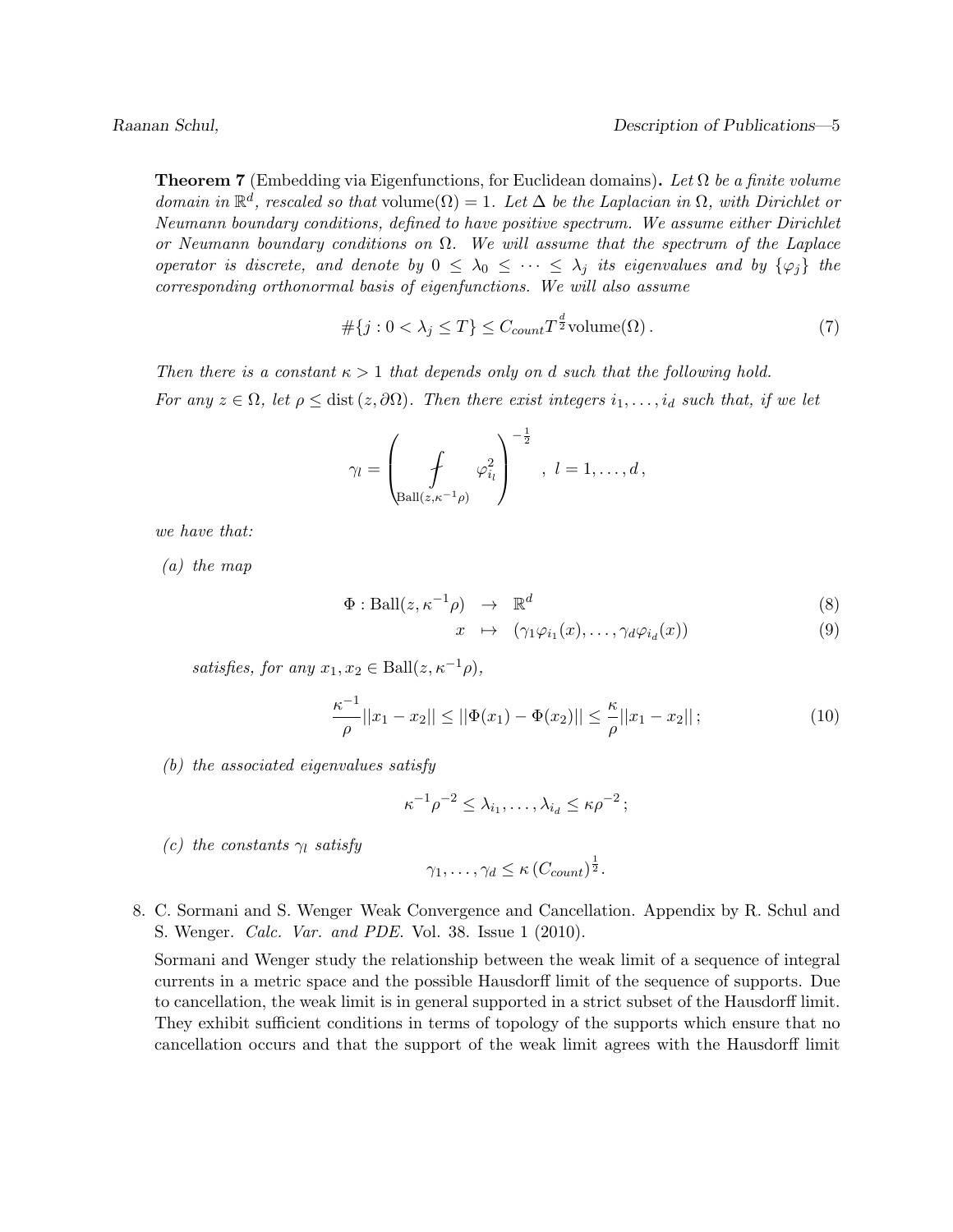of the supports. They use their results to prove countable  $\mathcal{H}^m$ -rectifiability of the Gromov-Hausdorff limit of sequences of Lipschitz manifolds  $M_n$  all of which are  $\lambda$ -linearly locally contractible up to some scale  $r_0$ . In the appendix, written by R. Schul and S. Wenger, it is shown that the Gromov-Hausdorff limit need not be countably  $\mathcal{H}^m$ -rectifiable if the  $M_n$  have a common local geometric contractibility function which is only concave (and not linear).

9. J. B. Garnett, R. Killip, R. Schul A doubling measure can charge a rectifiable curve Proc. Amer. Math. Soc., 138(5):1673-1679, 2010.

For  $d \geq 2$ , we construct a doubling measure  $\nu$  on  $\mathbb{R}^d$  and a rectifiable curve  $\Gamma$  such that  $\nu(\Gamma) > 0$ . In fact, for any  $\epsilon > 0$ , one has a rectifiable curve  $\Gamma$  such that  $\nu(\mathbb{R}^d \setminus \Gamma) < \epsilon$ . Note that the fact that  $\nu$  is doubling, implies that  $\nu(G) = 0$  whenever G is a Lipschitz graph, i.e. is the image of a function the form  $x \mapsto A(x, g(x))$  where g is Lipschitz and A is affine.

The existence of such a combination of doubling measure and rectifiable curve was previously unknown and was a question which was popular among the geometric function theory people decending from the University of Michigan and Finland. There are obvious questions that arise from this: Which measures  $\nu$  have the above property? What if a curve is replaced by a Lipschitz surface?

10. J. Azzam and R. Schul, How to take shortcuts in Euclidean space: making a given set into a short quasi-convex set, Proc. Lond. Math. Soc.  $(3)$  105  $(2012)$ , no. 2, 367–392.

**Theorem 8.** Let  $d \geq 2$ . There exist constants  $C_1, C_2 > 1$ ,  $C_1$  depending on d, such that for any subset  $K \subset \mathbb{R}^d$  there exists a connected set  $\widehat{\Gamma} \subset \mathbb{R}^d$  such that:

- (i)  $\widehat{\Gamma} \supset K$ .
- (*ii*)  $\mathcal{H}^1(\widehat{\Gamma}) \leq C_1 \mathcal{H}^1(\Gamma)$  for any connected  $\Gamma \supset K$ .
- (iii) For any  $x, y \in \hat{\Gamma}$  there is a path  $\gamma_{x,y} \subset \hat{\Gamma}$  connecting x and y, such that  $\ell(\gamma_{x,y}) \leq C_2|x-y|$ .

This theorem has a nice description in layman's terms. Suppose you have a connected system of (one dimensional) roads in d-dimensional Euclidean space. Call this road system  $G$ . Loosely speaking, we showed that you can, relatively cheaply, extend this road system to be an efficient road system. Let us try to be a bit more precise. Suppose the total length of  $G$  is  $L$ , where by length we mean Hausdorff length. Between any two points  $x, y$  on the road-system there are now two distances one can measure. One, by a straight Euclidean line through space; call it  $d_E(x, y)$ . The other, along the road system; call it  $d_G(x, y)$ . Clearly, the direct distance is no larger that the one along G, i.e.  $d_E(x, y) \leq d_G(x, y)$ . It is easy to draw examples where the distance along the road system is much larger than the one through space. We showed in our paper that one can extend G to a new road system  $\hat{G}$ , which has total length no more than  $C \cdot L$ . This new road system, G will have the property that any two points x, y on the new road system, will have direct distance no smaller that a constant factor times the distance through the new road system, i.e. for any x, y in the **new** road system,  $d_{\hat{G}}(x, y) \leq C \cdot d_E(x, y)$ . Here,  $d_{\hat{G}}(x, y)$  is the distance between x and y along  $\hat{G}$ . The constant C, which appears above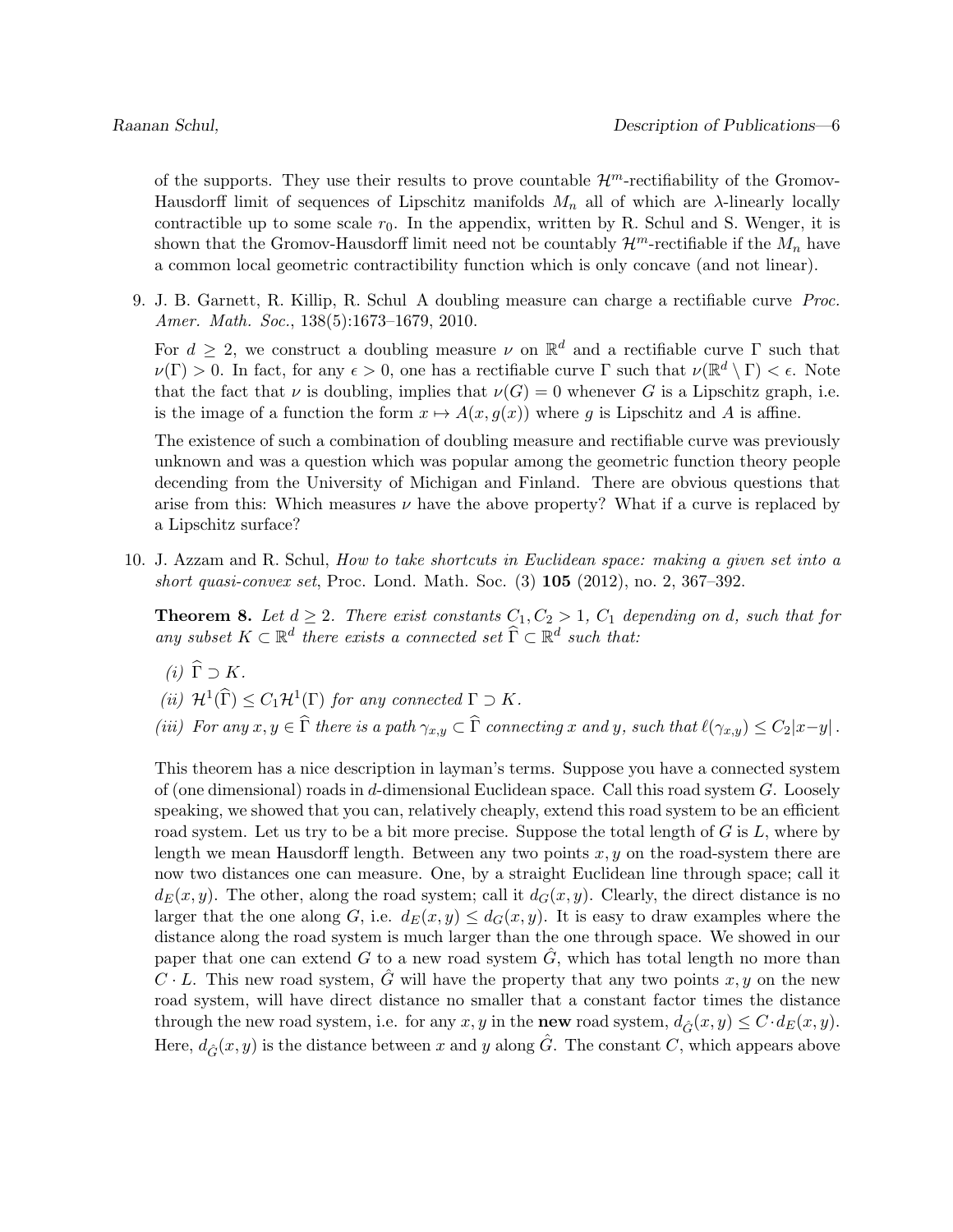both in the size of the new road system and the comparison of distances is independent of the initial road system, and depends only on the dimension of the Euclidean space, d. (We conjecture that the same result holds in an infinite dimensional space.) To connect the above description to the statement of our theorem, take  $K = G$ , and  $\tilde{G} = \tilde{\Gamma}$ .

The proof is done via a stopping time argument on dyadic-like sets, which uses the Jones beta numbers and the Analyst's Traveling Salesman theorem. It is very geometric, and somewhat technical. Previous results of this type were only known for the plane, i.e.  $d = 2$  (P. Jones, and later on, C. Bishop). There is related work in the computer science community (Kenyon-Kenyon, Das-Narasimhan), where only distances between points  $x, y \in G$  are ever taken into account (as opposed to  $x, y \in \hat{G}$ ).

11. J. Azzam and R Schul, Hard Sard: quantitative implicit function and extension theorems for *Lipschitz maps*, Geom. Funct. Anal. **22** (2012), no. 5, 1062–1123.

Suppose  $f: \mathbb{R}^{n+m} \to \mathbb{R}^n$  is a Lipschitz function. Standard results tell us that near a.e. point  $z \in f(\mathbb{R}^{n+m})$ , the set  $f^{-1}(z)$  is countably m-rectifiable. If f is sufficiently differentiable, we can do better: then Sard's theorem together with the implicit function theorem, tell us that for almost every image point z, we can foliate a neighborhood of a point in  $f^{-1}(z)$  with mdimensional fibers. Our goal was to give a quantitative version of this. Indeed, we show that for a Lipschitz  $f : \mathbb{R}^{n+m} \to \mathbb{R}^n$ , there is a large set  $E \subset \mathbb{R}^{n+m}$  such that the *m*-dimensional fibers can be straightened out inside it. A bit more precisely: There is a (global) bi-Lipschitz function  $g: \mathbb{R}^{n+m} \to \mathbb{R}^{n+m}$ , such that if we write  $F = f \circ g^{-1}$  and think of  $\mathbb{R}^{n+m}$  as  $\mathbb{R}^n \times \mathbb{R}^m$ then inside the set  $E$ , the function  $F$  is constant in the second variable and bi-Lipschitz in the first variable. See Figure 1. In fact, more is true. One can replace the image space  $\mathbb{R}^n$  with any n-dimensional metric space! This result is new even for the case where the metric space is just  $\mathbb{R}^n$  (because of the global, quantitative aspect of it). We should emphasize that the precise constants (size of  $E$  and bi-Lipschitz constants) depend on some notion of Hausdorff content of the image, and we omit the technicalities here. One should note that Kaufmann's 1979 construction of a function  $f: [0,1]^3 \to [0,1]^2$  which is  $C^1$ , surjective, and of rank zero or one everywhere on the domain, which means that one has to be very careful here.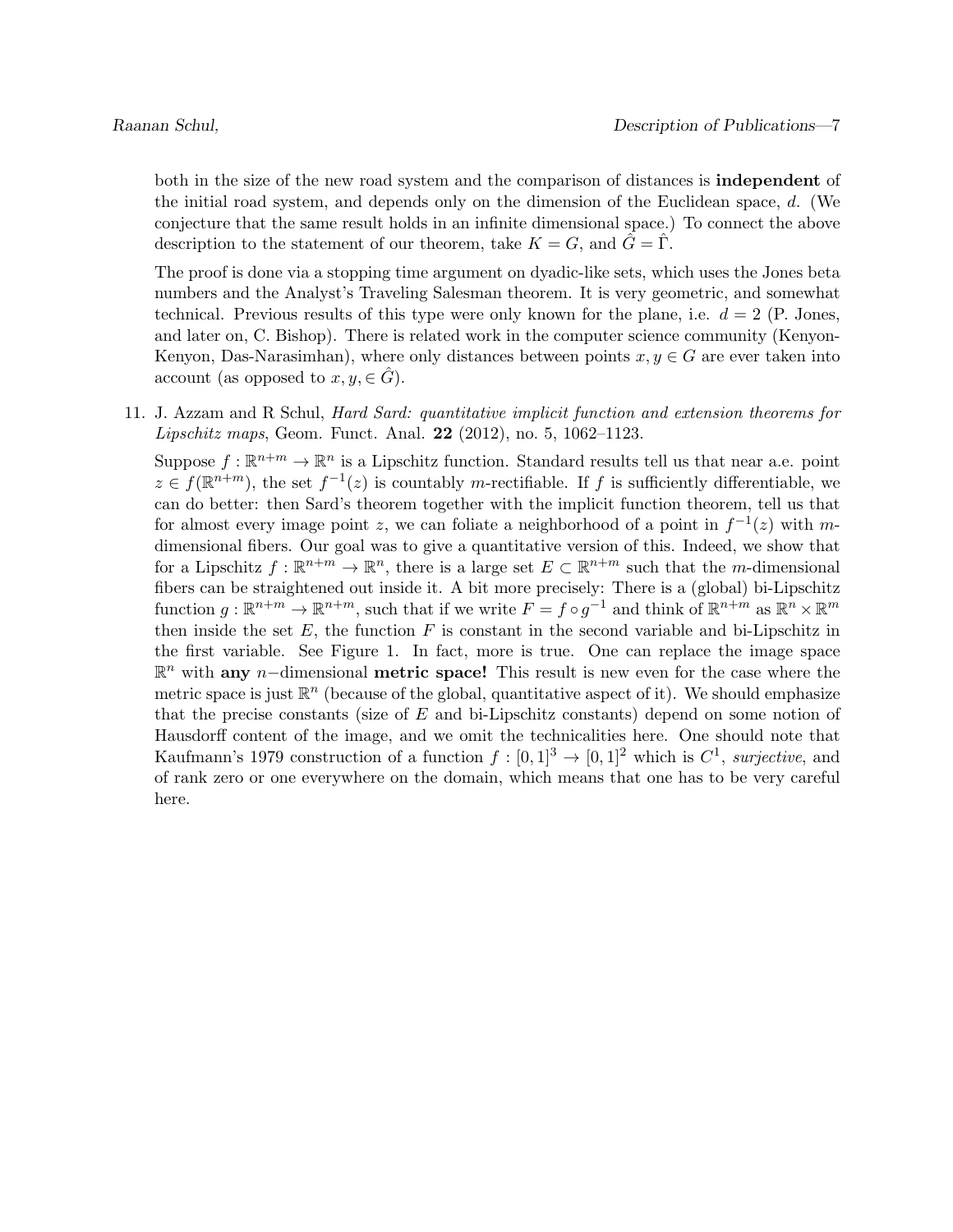

Figure 1: In the center square above, we have four rectifiable fibers that are preimages of four points in the image of  $f$ . We show that that there is a large region in the domain,  $E$  (denoted by the shaded area), so that the portions of these fibers that intersect  $E$  are sent to subsets of straight lines under g.

Another theorem is proven in this same paper, which is easier to precisely state. This is a bi-Lipschitz extension theorem, where the main point is that one does not have to increase the ambient dimension, at the expense of throwing out some of the domain. Let  $0 < \kappa < 1$  be given. There is a constant  $M = M(\kappa, d)$  such that if  $f : \mathbb{R}^d \to \mathbb{R}^d$  is a 1-Lipschitz function, then the following hold.

(i) There are sets  $E_1, ..., E_M$  such that

$$
H^d_{\infty}(f([0,1]^d \setminus \bigcup E_i)) \lesssim_d \kappa
$$

and for each  $E_i$ ,  $f|_{E_i}$  is  $(l, 1)$ -bi-Lipschitz with  $l \sim \kappa$ .

(ii) The sets  $E_i$  of part (i) may be chosen such that if  $E_i \neq \emptyset$ , there is  $F_i : \mathbb{R}^d \to \mathbb{R}^d$  which is L-bi-Lipschitz,  $L \sim_d \frac{1}{\kappa}$  $\frac{1}{\kappa}$ , so that

$$
F_i|_{E_i}=f|_{E_i}.
$$

Above,  $H_{\infty}^{d}$  is the usual d-dimensional Hausdorff content. What this means is that one can capture most of the image of a Lipschitz map with a finite collection of bi-Lipschitz images. The bi-Lipschitz maps are extensions of the original function restricted to various different pieces. (Compare with Theorem 5 in the 2009 Revista paper above.) The number of pieces and the bi-Lipschitz constants are controlled. Part (i) was in fact known by work of Peter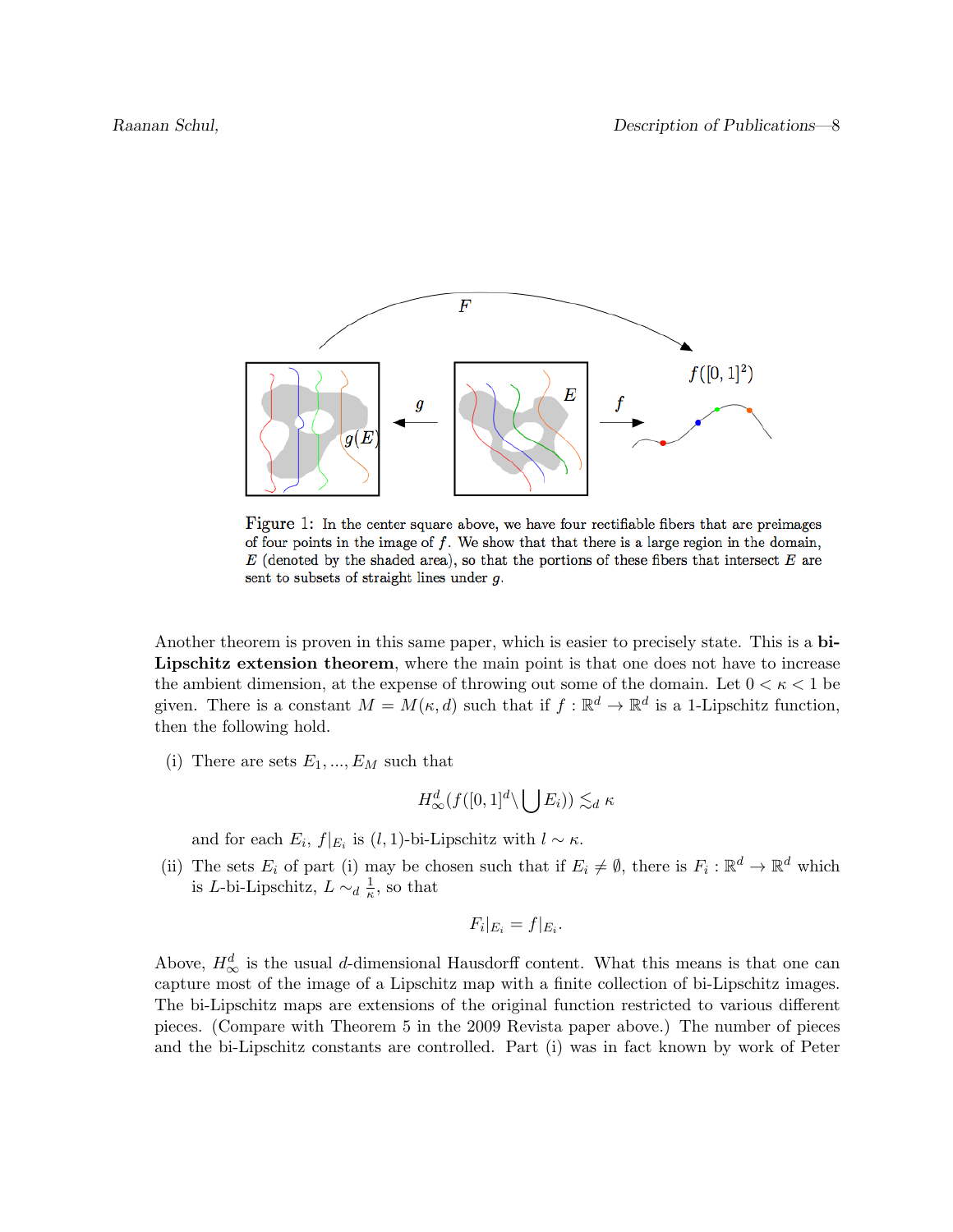Jones (1988), but part (ii) is new and was used in our paper to answer some open question about uniform rectifiability. (In fact part (ii) was key in getting the function  $g$  from our implicit function theorem to be globally defined.)

This paper has so far been appealed to by two separate subfields in harmonic analysis. The first subfield studies harmonic measure on rough domains (See papers by Hofmann-Martell, Hofmann-Mitrea-Mitrea-Morris etc). The second subfield is the study of singular integrals group studies singular integrals along measurable vector fields (Gao). See the Google Scholar page for more details.

12. J. Azzam and R Schul, A quantitative metric differentiation theorem, Proc. Amer. Math. Soc. vol. 142 (2014), pages 1351-1357.

It is easy to give a precise statement, but before I do that I should summarize and say that it is a quantitative version of metric differentiation, to complement the qualitative one by Kirchheim. Let  $f: \mathbb{R}^d \to \mathcal{M}$  be a 1-Lipschitz function from Euclidean space to a general metric space. Let  $Q \subset \mathbb{R}^n$  be a cube. Define

$$
md(Q) := \frac{1}{side(Q)} \inf_{\| \cdot \|_{x,y \in Q}} \left| dist(f(x), f(y)) - \|x - y\| \right|
$$

where the infimum is taken over all seminorms  $\|\cdot\|$  on  $\mathbb{R}^n$ . The theorem we prove is that for any  $\delta > 0$ , and for each  $R \in \Delta(\mathbb{R}^n)$ ,

$$
\sum {\text{volume}(Q) : Q \in \Delta(R), \text{md}(3Q) > \delta} \leq C_{\delta,n} \cdot \text{volume}(R).
$$

The constant  $C_{\delta,n}$  does not depend on the metric space M or the function  $f: \mathbb{R}^n \to M$ .  $(\Delta(R)$  is the collection of all dyadic cubes inside R.)

- 13. M. Badger and R. Schul, Multiscale analysis of 1-rectifiable measures: necessary conditions, Math. Ann. 361 (2015), no. 3-4, 1055-1072. AND
- 14. M. Badger and R. Schul, Two sufficient conditions for rectifiable measures, Proc. Amer. Math. Soc. 144 (2016), no. 6, 2445-2454. AND
- 15. M. Badger and R. Schul, Multiscale analysis of 1-rectifiable measures II: Characterizations, Anal. Geom. Metr. Spaces 5 (2017), 1-39.

In these three papers we investigate the notion of 1-rectifiability of a measure.

Let  $\nu$  be a positive and finite measure on  $\mathbb{R}^n$ . We say that  $\nu$  is k-rectifiable if there is a countable collection of Lipschitz maps  $f_i : [0,1]^k \to \mathbb{R}^n$  such that

$$
\nu(\mathbb{R}^n \setminus \cup f_i[0,1]^k)) = 0.
$$
\n(11)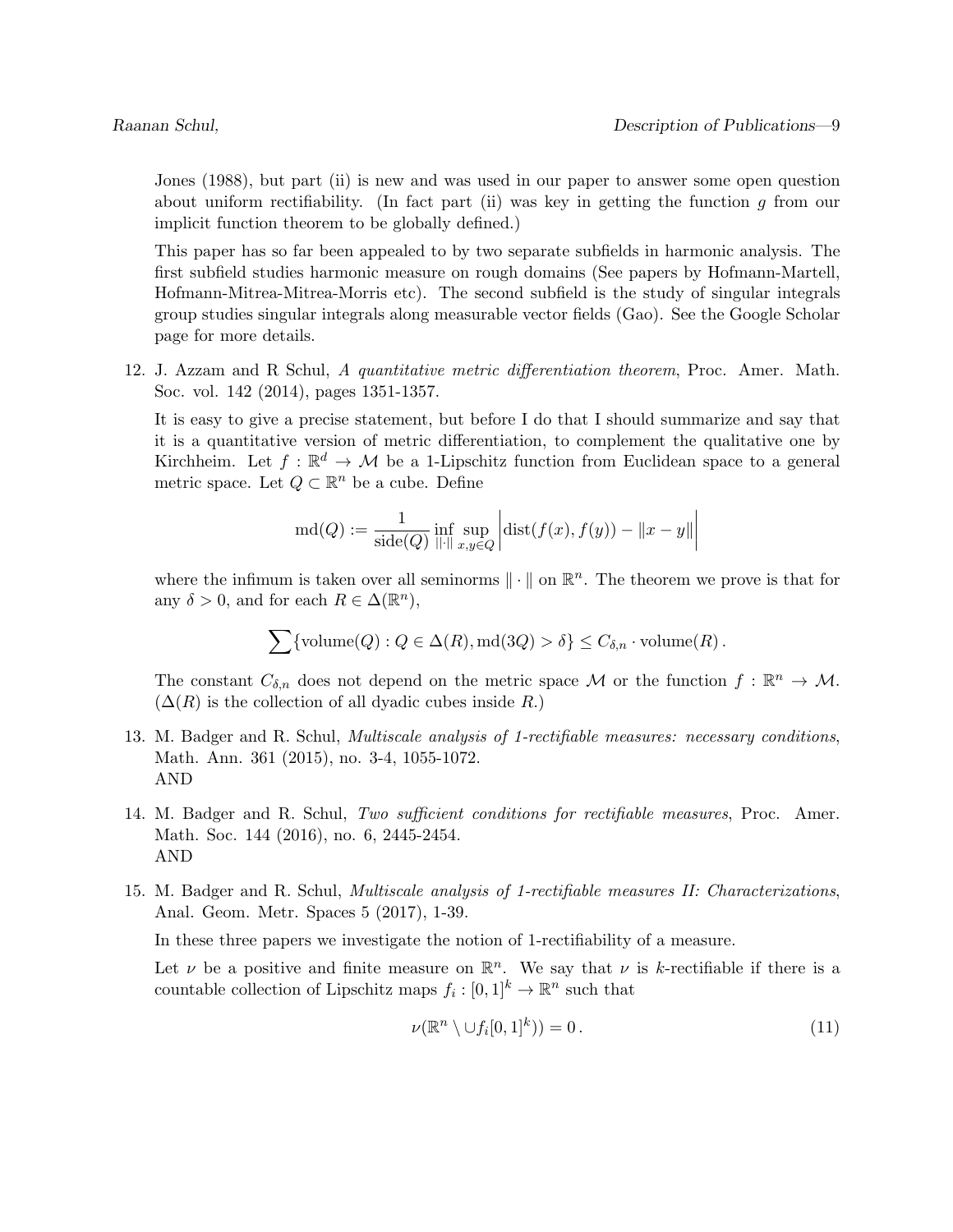One can ask for geometric answers for "When is  $\nu$  k-rectifiable?". It is important to differentiate this from the question "When is a set E k-rectifiable?", which corresponds to the case of  $\nu = \mathcal{H}^k|_E$ , or, more generally, the special case where  $\nu \ll \mathcal{H}^k|_E$ . The case  $\nu \ll \mathcal{H}^k|_E$  is a very well studied, with work that started as early as the 1920's (Besicovitch) and had substantial contributions from many people, including Morse, Moore, Marstrand, Mattila and Preiss. Necessary and sufficient conditions came down to notions of *density* and *tangency* (appropriately defined). Since the 80's, a more quantitative approach has also been taken, and the question of "When is a large potion of  $\nu$  captured by a small number of 1-Lipschitz (or bi-Lipschitz) images? Again, for the case where E is a set and  $\nu \ll H^k|_E$ , this had contributions from many people, notably P. Jones, G. David and S. Semmes. A crucial observation is that in this case the maps  $f_i$  can always be of the form  $x \mapsto A(x, g(x))$  where g is Lipschitz and A is affine.

In our 2010 paper(Garnet-Killip-Schul) an example was constructed of a probability measure v on  $\mathbb{R}^n$  ( $n \geq 2$ ) such that v is 1-rectifiable, and had some nice properties like being doubling (there is a  $C > 0$  such that for any  $x \in \mathbb{R}^n$  and  $r > 0$ ,  $\nu(B(x, 2r)) < C\nu(B(x, r))$ ). Recall that an implication of this is that  $\nu(G) = 0$  whenever G is a Lipschitz graph, i.e. of the form  $x \mapsto A(x, g(x))$  where g is Lipschitz and A is affine. Another property is that  $\mathcal{H}^1|_{\Gamma} \perp \nu$  for any Lipschitz image Γ. While it is true that this measure is 1−rectifiable, this follows from an explicit construction (done in that 2010 paper) of the functions  $f_i$  in eq. (11). All known methods for deciding whether this measure is rectifiable simply failed because of the above mutual singularity.

In these papers, M. Badger and myself gave a necessary and sufficient condition for a Borel measure on  $\mathbb{R}^n$  to be 1-rectifiable. This confirmed a conjecture made by Peter Jones. We define for every locally finite Borel measure  $\nu$  on  $\mathbb{R}^n$  and a function  $\tilde{J}(\nu, x)$ , which is a variant of the Jones function. It is a weighted sum over all scales of how well  $\nu$  is approximated by a linear regression model on each scale. We show that the rectifiable and unrectifiable parts can be discerned by looking at the finiteness of  $\{J(\nu, x)$ .

Two note are worth making: one is that we leave the question of 2, 3, 4...-rectifiability of a measure wide open, and the other is that part of resolving the 1-rectifiability question involved proving a variant of Peter Jones' Traveling Salesman Theorem.

- 16. S. Li and R. Schul, The traveling salesman problem in the Heisenberg group: upper bounding curvature, Trans. Amer. Math. Soc. 368 (2016), no. 7, 4585-4620. AND
- 17. S. Li and R. Schul, An upper bound for the length of a Traveling Salesman path in the Heisenberg group. , Rev. Mat. Iberoam. 32 (2016), no. 2, 391-417.

Let  $\mathbb H$  denote the Heisenberg group, endowed with the Carnot-Carathéodory distance and  $E \subseteq \mathbb{H}$  be any subset. Then we denote

$$
\beta_{E,\mathbb{H}}(B) = \inf_{L} \sup_{x \in E \cap B} \frac{\text{dist}(x,L)}{\text{diam}(B)},
$$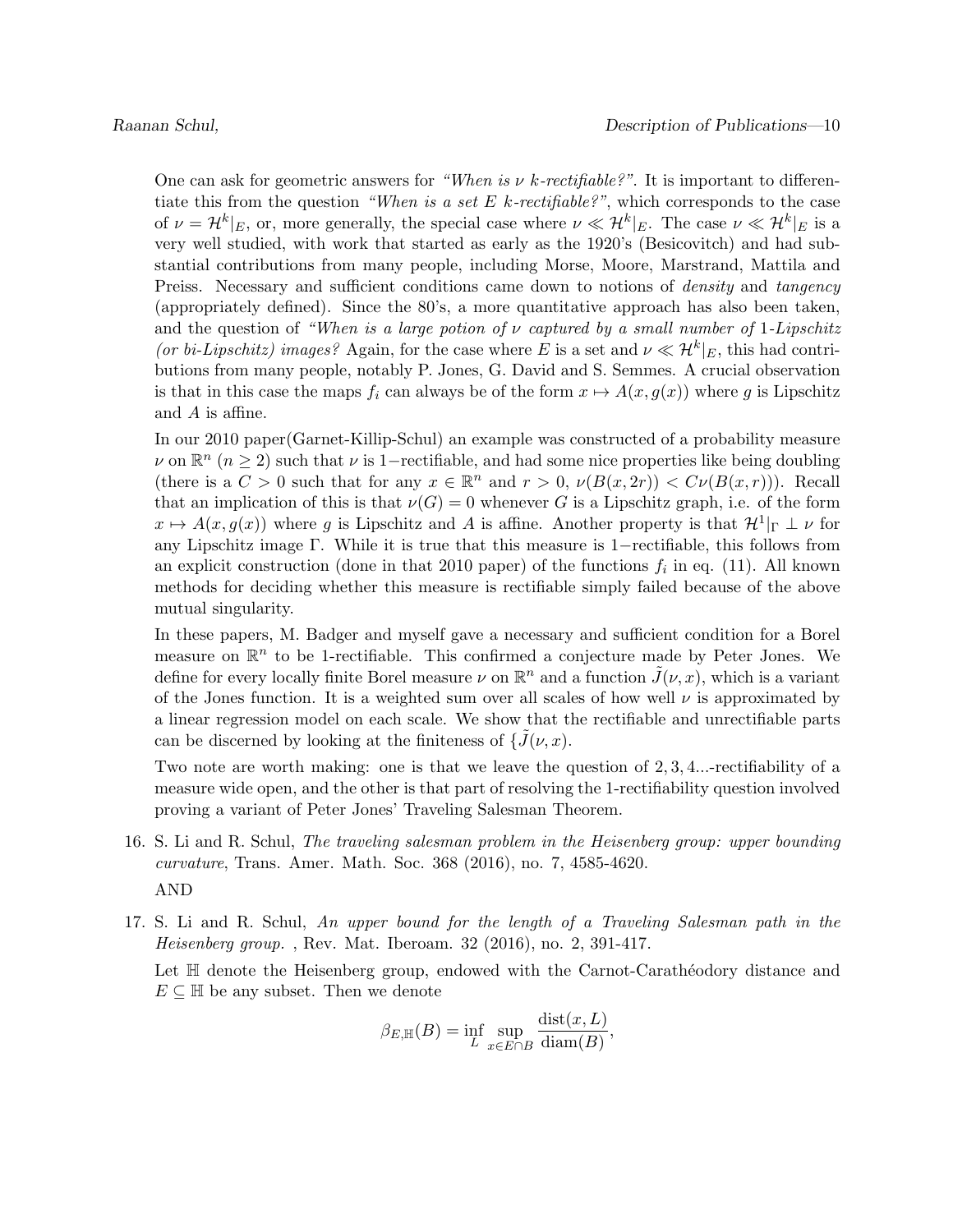with the infimum is taken over all *horizontal lines*  $L$  (to be defined in the next section). In these papers we show the following.

**Theorem 9.** There is a constant  $C > 0$  such that for any rectifiable curve  $\Gamma$  the following holds. We have

$$
\int_{\mathbb{H}} \int_{0}^{+\infty} \beta_{\Gamma, \mathbb{H}} (B(x, t))^4 \frac{dt}{t^4} d\mathcal{H}^4(x) \le C \mathcal{H}^1(\Gamma). \tag{12}
$$

In the other direction, we prove the following theorem.

**Theorem 10.** Let  $p < 4$  be fixed. There is a constant  $C = C(p) > 0$  such that for any set  $E \subseteq \mathbb{H}$  if

$$
\text{diam}(E) + \int\limits_{\mathbb{H}} \int\limits_{0}^{+\infty} \beta_{E,\mathbb{H}}(B(x,t))^p \frac{dt}{t^4} d\mathcal{H}^4(x) < \infty,
$$

then there exists a rectifiable curve  $\Gamma \supset E$  such that

$$
\mathcal{H}^{1}(\Gamma) \le C \left( \text{diam}(E) + \int\limits_{\mathbb{H}} \int\limits_{0}^{+\infty} \beta_{E,\mathbb{H}}(B(x,t))^{p} \frac{dt}{t^{4}} d\mathcal{H}^{4}(x) \right). \tag{13}
$$

We do not know if Theorem 10 is still true when  $p = 4$ .

In  $\mathbb{R}^d$ , the analogous theorems hold with the same power  $r = 2$  for both Theorem 10 and 9 ( $t^4$  is replaced by  $t^n$  as n is the Hausdorff dimension of  $\mathbb{R}^n$ ; affine lines replace horizontal lines). These are shown in the papers by Jones (1990) and Okikiolu (1992) mentioned just before Theorem 1 at the start of this bibliographic document. If one discretizes the integral to a sum in an appropriate way, the same holds for an infinite dimensional Hilbert space (see Theorems 1 and 2). In a general metric space, with no assumptions on the set  $E$ , there is an analogue of Theorem 10 by Hahlomaa (2005), however the analogue of Theorem 9 is false in that setting (Schul, 2007). If one adds the assumption that  $E$  is 1-Ahlfors-regular (i.e. it supports a measure with linear upper and lower bounds on its growth) then, in this general metric setting analogues of both Theorem 10 and 9 hold (a combination of works of Schul and Hahlomaa). Finally we note that extensive work on the Euclidean case had been done by many people in the setup where one approximates with k-planes rather than lines. and that there is a very deep connection between these geometric questions and singular integral operators. See for example works of David, Semmes, Tolsa and others.

18. G. C. David and R. Schul, The analyst's traveling salesman theorem in graph inverse limits, Ann. Acad. Sci. Fenn. Math. 42 (2017), 649-692.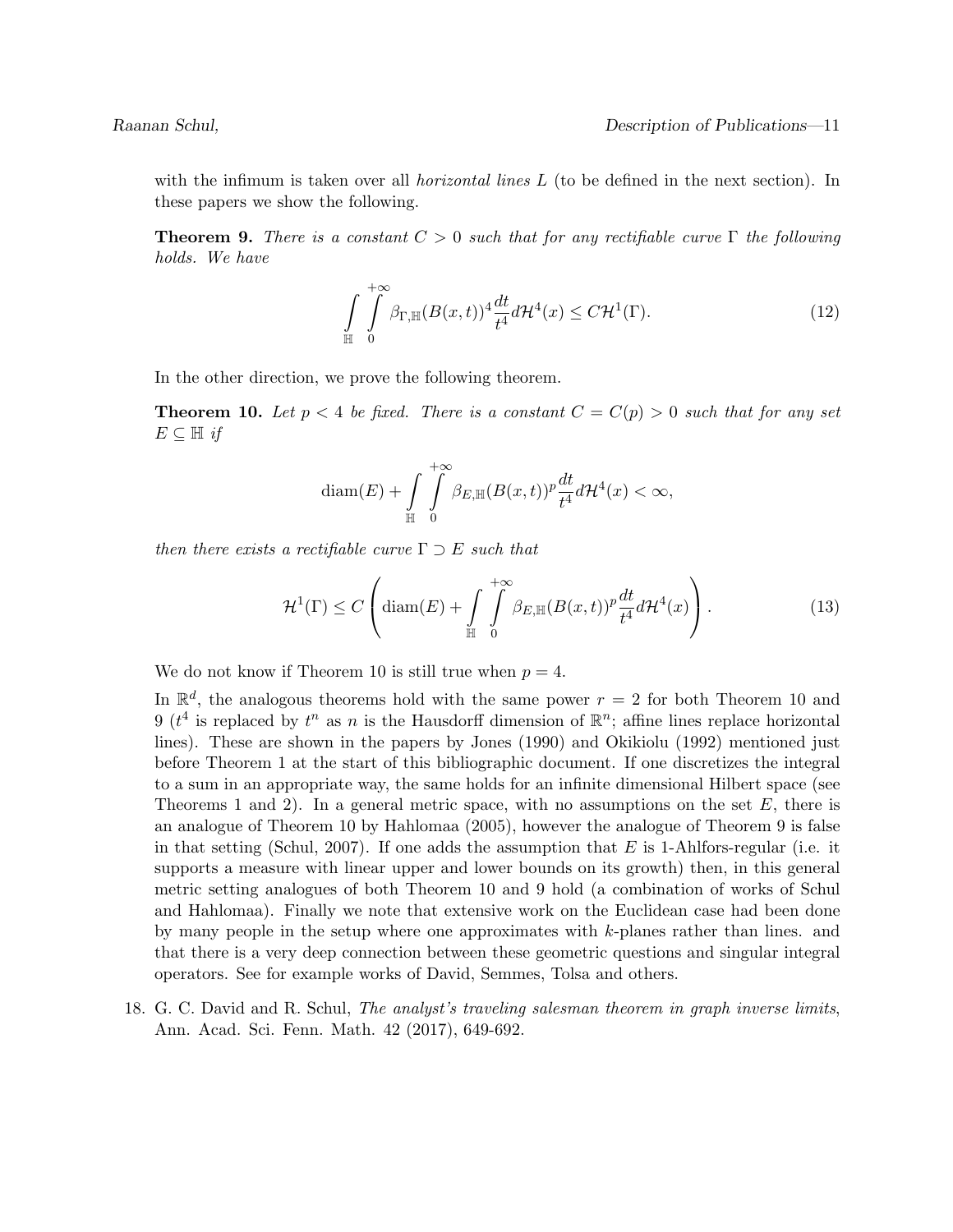We prove a version of Peter Jones' Analyst's traveling salesman theorem in a class of highly non-Euclidean metric spaces introduced by Laakso and generalized by Cheeger-Kleiner. These spaces are constructed as inverse limits of metric graphs, and include examples which are doubling and have a Poincare inequality. We show that a set in one of these spaces is contained in a rectifiable curve if and only if it is quantitatively "flat" at most locations and scales, where flatness is measured with respect to so-called monotone geodesics. This provides a first examination of quantitative rectifiability within these spaces.

19. J. Azzam ad R. Schul, An analyst's traveling salesman theorem for sets of dimension larger than one, Accepted to Mathematische Annalen. ArXiv preprint arXiv:1609.02892 .

Jonas Azzam and the author have recently shown a version of Jones' Traveling Salesman Theorem (TST) for sets of dimension larger than 1. Much work on this exists already by G. David and S. Semmes (and many others), but they assume Ahlfors regularity of the underlying set (i.e., that the  $\mathcal{H}^k$  measure on it scales like  $r^k$  when measuring balls of radius r around a point in the set). We will state our Theorems with Azzam, but first we need some definitions. We will then discuss new problems stemming from our work.

**Definition 11.** Given two closed sets  $E$  and  $F$ , and a cube or ball  $Q$ , we denote

$$
d_Q(E, F) = \frac{2}{\text{diam}Q} \max \left\{ \sup_{y \in E \cap Q} \text{dist}(y, F), \sup_{y \in F \cap Q} \text{dist}(y, E) \right\}, \text{ and}
$$

 $\vartheta_{E}^{d}(Q) = \inf \{ d_{Q}(E, L) : L \text{ is a } d\text{-dimensional plane in } \mathbb{R}^{n} \}.$ 

We say E is  $(\epsilon, d)$ -Reifenberg flat (or just  $\epsilon$ -Reifenberg flat when the dimension is given) if  $\vartheta_E^d(3Q) < \epsilon$  for all  $Q \in \Delta(\mathbb{R}^n)$  with  $Q \cap E \neq \emptyset$ .

**Definition 12.** Let  $E \subseteq \mathbb{R}^n$  and  $\epsilon, A > 0$ . We define define

$$
\Theta_E^{d,\Delta,\epsilon} := \sum \{ \text{diam}(Q)^d : Q \in \Delta, \ Q \cap E \cap B(0,1) \neq \emptyset \text{ and } \vartheta_E(3Q) \geq \epsilon \}.
$$

Above,  $\Delta$  is the collection of all dyadic cubes of side at most 1.

**Remark 13.** If E is an  $\epsilon$ -Reifenberg flat then  $\Theta_E^{d,\Delta,\epsilon} = 0$ .

**Definition 14.** A set  $E \subseteq \mathbb{R}^n$  is said to be  $(c, d)$ -lower content regular in a ball B if

$$
\mathcal{H}^d_{\infty}(E \cap B(x,r)) \ge cr^d \text{ for all } x \in E \cap B \text{ and } r \in (0,r_B).
$$

We now define our  $\beta$ -number that, firstly, is in some sense an  $L^p$ -average of distances to a plane (rather than an  $L^{\infty}$ -norm), and secondly, doesn't rely on the underlying measure on the set in question. This seems somewhat self-contradictory, but we are able to achieve this by manipulating the definition of  $\beta^d_{\mathcal{H}^d|_E,p}$  and "integrate" with respect to  $\mathcal{H}^d_{\infty}$  (rather than  $\mathcal{H}^d$ ) using a Choquet integral.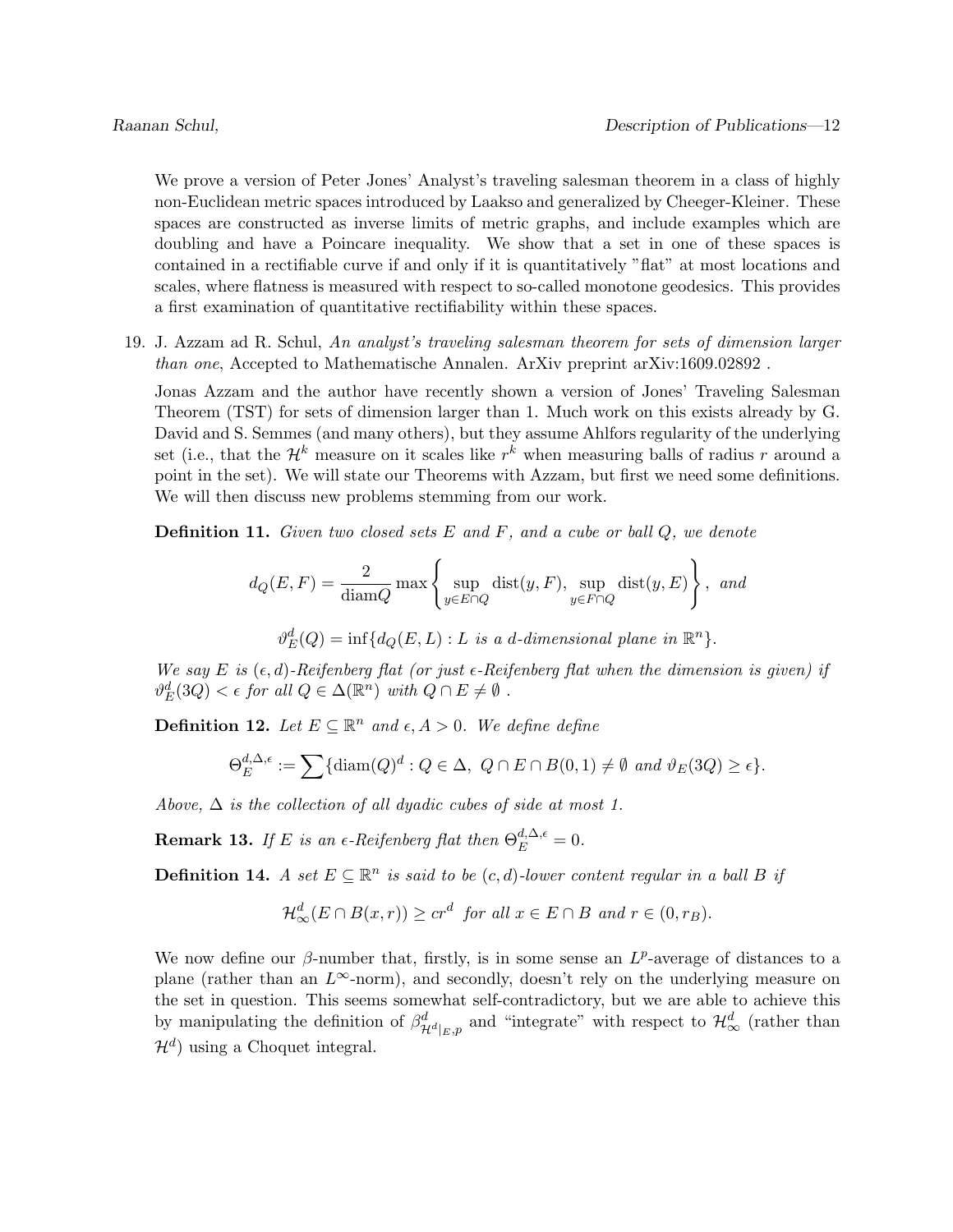**Definition 15.** For arbitrary set  $E$ , and  $Q$  a cube,

$$
\beta_E^{d,p}(Q) = \inf_L \left( \frac{1}{\text{diam}(Q)^d} \int_0^1 \mathcal{H}_\infty^d(\{x \in Q \cap E : \text{dist}(x, L) > t \cdot \text{diam}(Q)\}) t^{p-1} dt \right)^{\frac{1}{p}}
$$

where L goes over all d-planes.

Note that if we assume E is Ahlfors d-regular, then this quantity is comparable to the David-Semmes type quantity,  $\beta_{\mathcal{U}_{d}}^{d,p}$  $\mathcal{H}^{d,p}_{\mathcal{H}^{d}|_{E},p}$ . The main result of Azzam and the author in this paper is the following.

**Theorem 16.** Let  $1 \leq d \leq n$ ,  $C_0 > 1$ . Let  $1 \leq p \leq p(d)$ . Let  $E \subseteq \mathbb{R}^n$  be a closed set containing 0. Suppose that E is  $(c, d)$ -lower content regular in  $B(0, 1)$ . There is  $\epsilon_0 =$  $\epsilon_0(n, p, c) > 0$  such that for  $0 < \epsilon < \epsilon_0$ . Then

$$
1 + \sum_{\substack{Q \in \Delta \\ Q \cap E \cap B(0,1) \neq \emptyset}} \beta_E^{d,p}(C_0 Q)^2 \text{diam}(Q)^d \lesssim_{C_0, n, \epsilon, p, c} \mathcal{H}^d(E \cap B(0,1)) + \Theta_E^{d, \Delta, \epsilon}.
$$
 (14)

The appearance of  $\Theta_E^{d,\Delta,\epsilon}$  is quite natural in the following sense. One may estimate the length of the shortest curve containing a set  $E$  by Jones' TST. This length, however, could be much bigger than the length of E. The set E can be seen as the curve  $\Gamma$  punctured by holes, which  $\Theta^{ \bar{d},\bar{\Delta},\epsilon}_{E}$  $E^{d,\Delta,\epsilon}$  accounts for. This happens since  $\vartheta_E^d$  also measures how far an optimal plane is from E, and hence, if  $\vartheta_E^d$  is large yet  $\beta_E^{d,p}$  $E_E^{a,p}$  is small, this means that E is very flat but contains a large d-dimensional hole. Azzam and the author also show a converse to Theorem 16 as follows.

**Theorem 17.** Let  $1 \leq d < n$ . Let  $1 \leq p \leq \infty$  and  $E \subseteq \mathbb{R}^n$  be  $(c, d)$ -lower content regular in  $B(0, 1)$  such that  $0 \in E$ . Let  $\epsilon > 0$  be given. Then for  $C_0$  sufficiently large (depending only on  $n$ ),

$$
\mathcal{H}^d(E \cap B(0,1)) + \Theta_E^{d,\Delta,\epsilon} \lesssim_{n,c,C_0,\epsilon} 1 + \sum_{\substack{Q \in \Delta \\ Q \cap E \cap B(0,1)\neq \emptyset}} \beta_E^{d,p}(C_0 Q)^2 \text{diam}(Q)^d. \tag{15}
$$

Furthermore, if the right hand side of  $(15)$  is finite, then E is d-rectifiable

Remark 18. The proof of Theorem 17 contains more information than presented in its statement. The rectifiability of  $E$  comes about from the construction of a sequence of surfaces, which are bi-Lipschitz images of d-dimensional cubes. The bi-Lipschitz constant and sizes of cubes are controlled. For example, one may slightly modify the construction to yield a connected, rectifiable set  $\Gamma$  such that  $\mathcal{H}^d(E \setminus \Gamma) = 0$  and for all  $x \in \Gamma$ ,  $r \leq 1$  we have  $\mathcal{H}^{d}_{\infty}(\Gamma \cap B(x,r)) \geq c'r^{d}$  for some (explicit)  $c' > 0$ . This  $\Gamma$  will have

$$
\mathcal{H}^{d}(\Gamma) \leq C(n,c) \left( 1 + \sum_{Q \subset \Delta \atop Q \cap E \cap B(0,1) \neq \emptyset} \beta_E^{d,p}(C_0 Q)^2 \text{diam}(Q)^d \right).
$$